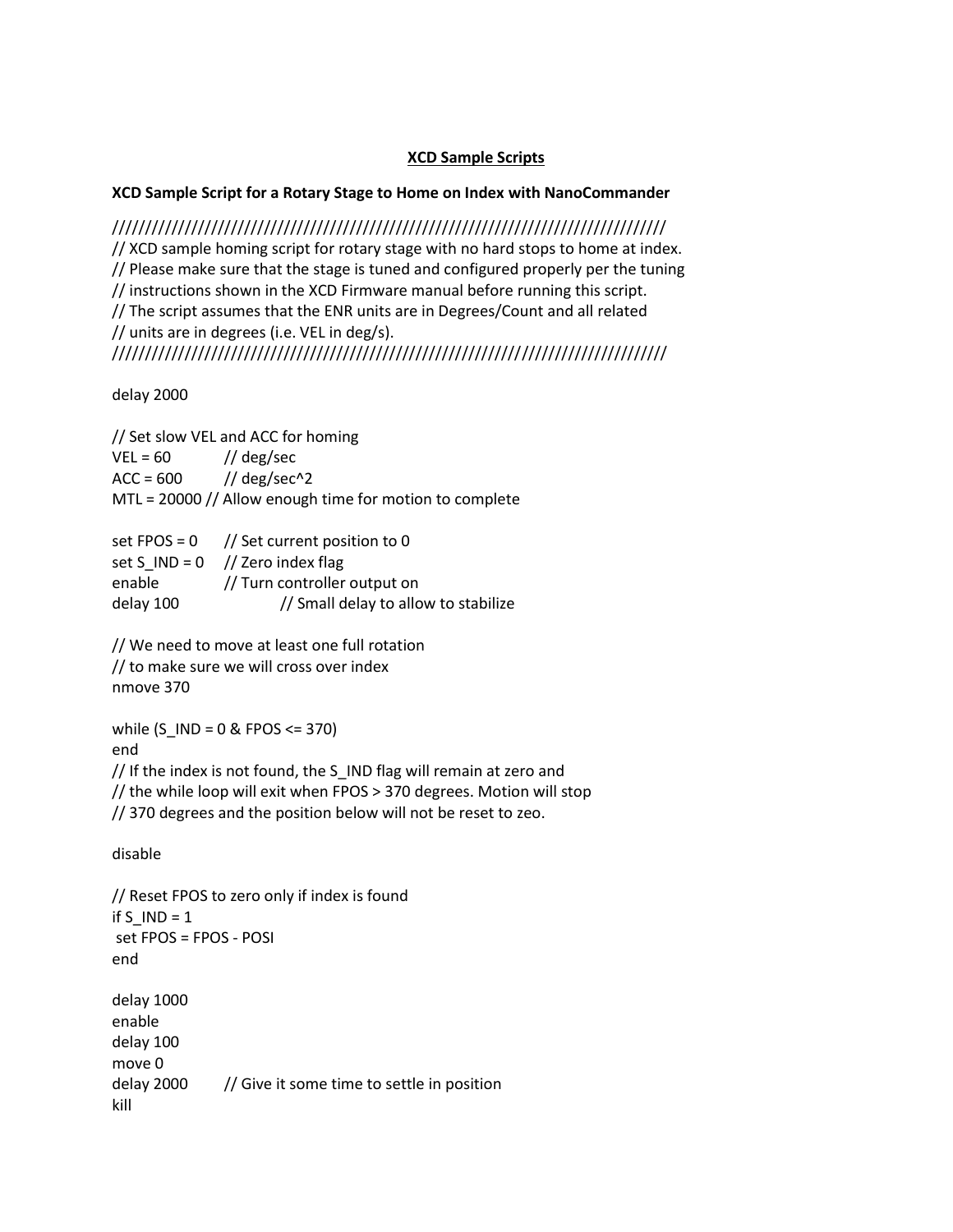disable

## **1. XCD Sample Script for a Rotary Stage Demo Routine with NanoCommander**

///////////////////////////////////////////////////////////////////////////////////// // XCD rotary stage demo script for stage with index pulse and no hard stops. // Please make sure that the stage is tuned and configured properly per the tuning // instructions shown in the XCD Firmware manual before running this script. // The script assumes that the ENR units are in Degrees/Count and all related // units are in degrees (i.e. VEL in deg/s). /////////////////////////////////////////////////////////////////////////////////////

delay 2000

// Slow VEL and ACC for homing  $VEL = 60$  // deg/sec  $ACC = 600$  // deg/sec^2

enable delay 100

///////////////////////////////////////////////////////

// Home to index pulse /////////////////////////////////////////////////////// set FPOS =  $0$  // Set current position to 0 enable // Turn controller output on delay 100 // Small delay to allow to stabilize

// Start moving towards other hard stop // until we find index

set S\_IND =  $0$  // Zero index flag enable delay 100

// Make sure we move at least one full rotation // to make sure we will cross over index nmove 370

while  $(S$  IND = 0 & FPOS <= 370) end

disable

// Reset FPOS to zero only if index is found if  $S$ <sub>IND</sub> = 1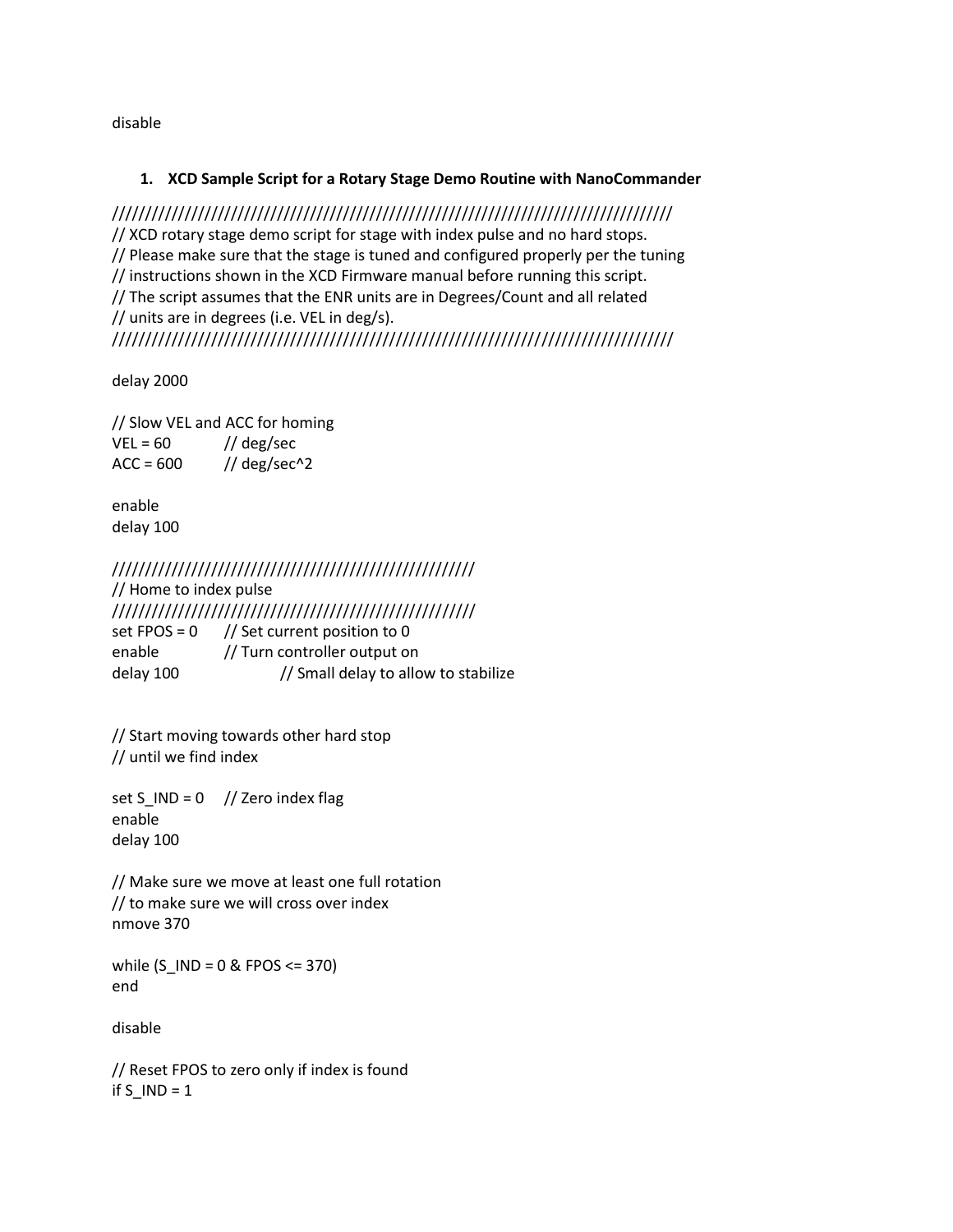set FPOS = FPOS - POSI end

delay 1000

enable delay 100 move 0 /////////////////////////////////////// // End homing ///////////////////////////////////////

delay 2000

/////////////////////////////////////////// // Initialize variables ///////////////////////////////////////////

// V0 = Loop state control variable // V0 = 1: Fast moves between travel points // V0 = 2: Step moves between travel points // V0 = 3: Slow moves between travel points  $V0 = 1$ 

 $V1 = 360$  // First position to move to in deg  $V2 = 0$  // Second position to move to

| $V10 = 360$ | // Fast speed in deg/s |
|-------------|------------------------|
| $V11 = 30$  | // Slow speed in deg/s |
| $V12 = 10$  | // Setp size in deg    |

```
PEL = 0////////////////////////////////////////////
```

```
// Infinite Loop
while 1
       delay 10
       // Back/Forth between positions fast
       // Uses the move command for motion
       if VO = 1V_0 = 2VEL = V10 // Fast speed
              ACC = 1000enable
              delay 100
              for V5 = 1 to 3
                      move V1
```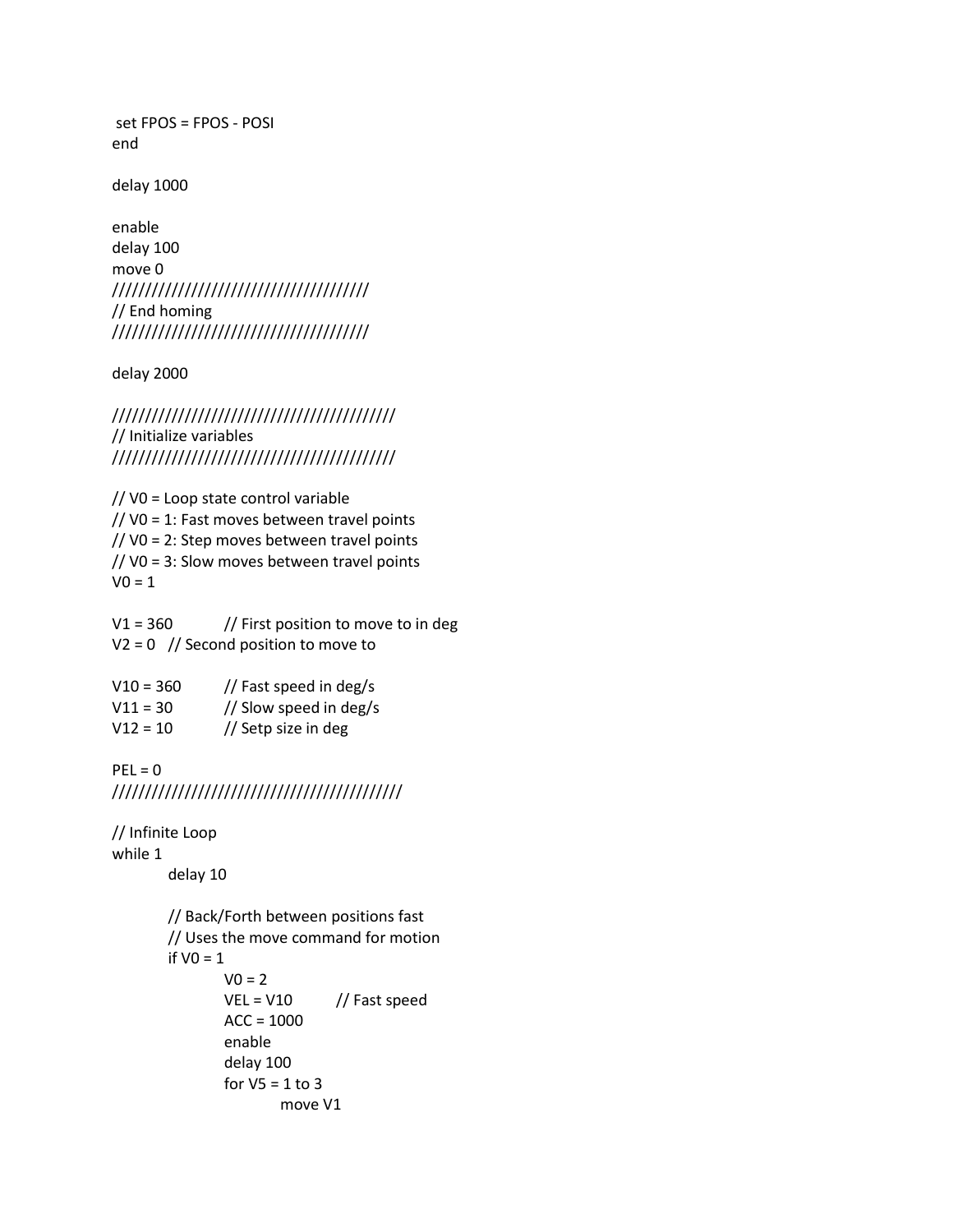```
move V2
       end
       delay 1000
end
// Back/Forth to limits at V12 steps
if VO = 2V = 3V6 = 20 // Step size in deg
       // Fast VEL and ACC
       VEL = V10ACC = 1200// V6 steps in (+) rotation
       V7 = FPOS // Remember current position
       while V7 \leq (V1 - 1)delay 100
               move (V7 + V12)
               V7 = FPOS 
       end
       delay 1000
       // V6 steps in (-) rotation
       V7 = FPOS // Remember current position
       while V7 >= (V2 + 1)delay 100
               move V7 - V12
               V7 = FPOSend
       delay 1000
end
// Back/Forth between positions slow
// Uses the nmove/while S_BUSY technique
// to go to position 
if VO = 3VO = 1VEL = V11
       MTL = 60000
       for V5 = 1 to 1
               nmove V1
               while S_BUSY
               end
               nmove V2
               while S_BUSY
               end
       end
```